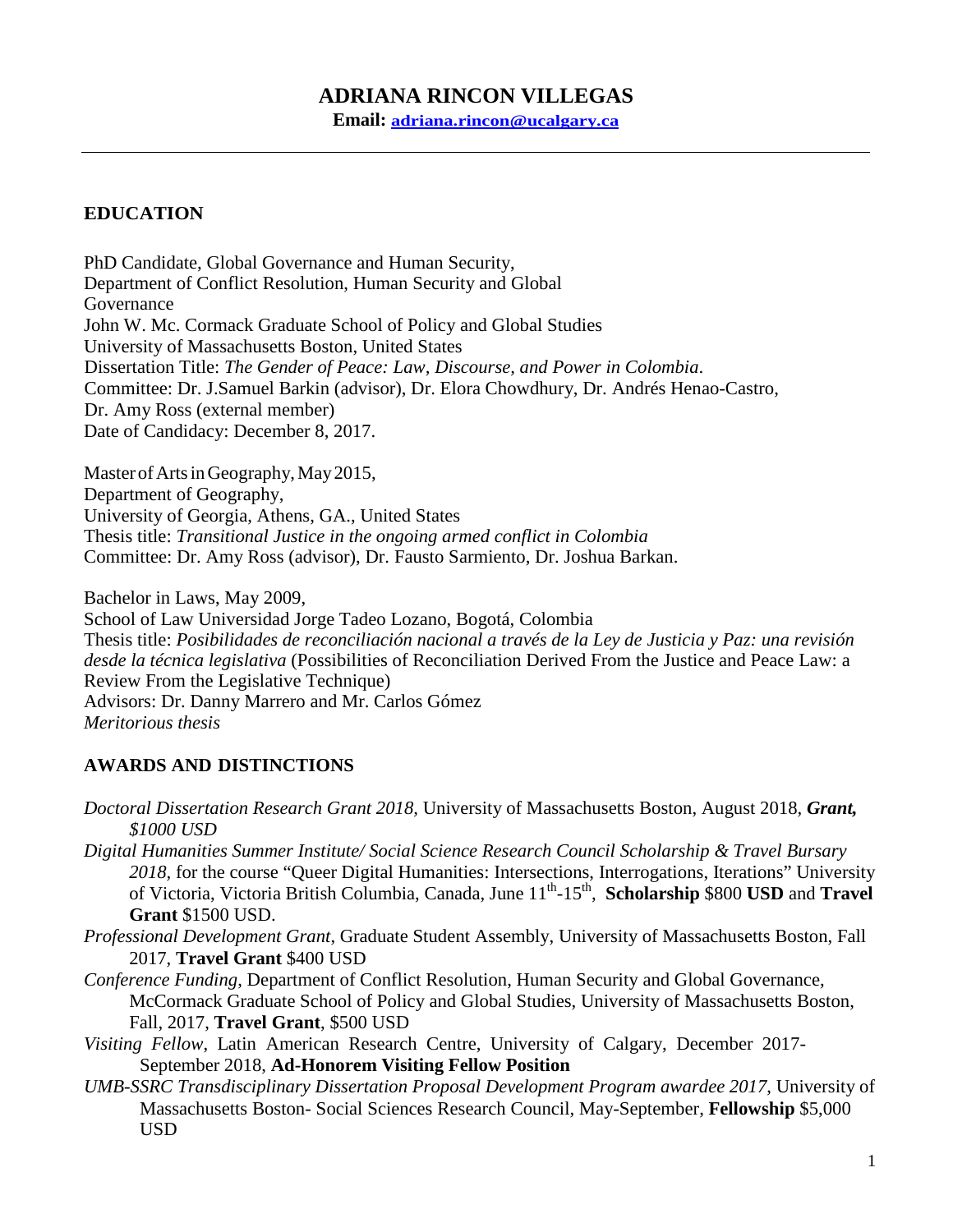- *Cristina Turner Award*, 2016 Middle Atlantic Council of Latin American Studies MACLAS Conference, Philadelphia PA, USA, March 4-5, **Academic Prize**, \$200 USD
- Regents waiver for master's studies, Academic Year 2014-2015, based upon academic performance and financial need, June 2014, **University Bursary**,

*Colfuturo Scholarship-loan* for pursuing the MA in Geography, University of Georgia, USA, July 2012

- *Honor Scholarship Jorge Tadeo Lozano,* full scholarship for five years of tuition and fees. Bogotá Colombia, Jan.2003- May 2009, **University Scholarship**, \$5'000,000 COP (\$1,700 USD) per semester, 10 semesters (\$17,000 USD)
- *Jorge Tadeo Lozano Award,.* This honor is awarded to students that maintained the highest Grade Point Average (GPA) along the entire program, Bogotá Colombia, May 2009, **Academic Prize**, \$600,000 COP (\$200 USD)
- *Meritorious thesis award,* Thesis title: *Posibilidades de reconciliación nacional a través de la Ley de Justicia y Paz: una revisión desde la técnica legislativa* (Possibilities of Reconciliation Derived From the Justice and Peace Law: a Review From Legislative Technique). Bogotá, Colombia, **University Award**, Feb 2009.

## **EMPLOYMENT**

- Sessional Instructor, DEST 393 *Theories and Applications of Development,* Department of Anthropology and Archaeology, Development Studies program, University of Calgary, Winter 2019
- Research Assistant, Dr. Pascal Lupien, Social Sciences and Humanities Research Council of Canada (SSHRC)-funded research project, *Indigenous Civil Society, Power and Information and Communication Technologies*, University of Alberta, Canada, September 2018-July 2019
- Individualized Study Tutor (GOVN/POLI301 *Governance, the Public Sector and Corporate Power*), BPA-Governance, Law and Management program, Centre for Social Sciences, Faculty of Humanities and Social Sciences, Athabasca University, Alberta (Canada), June 1, 2018- present
- Alternative Individualized Study Tutor (GOVN308/HSRV363 *Non-profit and Voluntary Sector Governance)*, BPA-Governance, Law and Management program, Centre for Social Sciences, Faculty of Humanities and Social Sciences, Athabasca University, Alberta (Canada), September 17-December 13, 2018.
- Alternative Individualized Study Tutor (GOVN/POLI/HSRV400 *Governance and Leadership)*, BPA-Governance, Law and Management program, Centre for Social Sciences, Faculty of Humanities and Social Sciences, Athabasca University, Alberta (Canada), September 17-December 13, 2018.
- Research Assistant, Dr. Roberta Rice, Social Sciences and Humanities Research Council of Canada (SSHRC)-funded research project, *Indigenous Activism and the New Extractivism in Global Perspective*. Department of Political Science, University of Calgary, Canada, June 15-August 15, 2018.
- Research Assistant, Dr. Jeffrey Pugh, Department of Conflict Resolution, Human Security and Global Governance, John W. Mc Cormack Graduate School of Policy and Global Studies University of Massachusetts Boston, USA, September 2015-May 2018
- Teaching Assistant, WGS/ANTH295, *Introduction to Human Rights,* Dr. Amy Den Ouden, Women's and Gender Studies department, College of Liberal Arts, University of Massachusetts Boston, USA (Spring 2017)
- Teaching Assistant, WGS110, *Gender in Global Context,* Dr. Elora Chowdhury, Women's and Gender Studies department, College of Liberal Arts, University of Massachusetts Boston, USA (Fall 2016)
- Teaching Assistant, GEOG 1101, *Introduction to Human Geography,* Dr. Graham Pickren, Geography Department, University of Georgia, Spring 2014, Athens GAUSA.
- Teaching Assistant, GEOG 1101, *Introduction to Human Geography*, Dr. Richard Milligan, Geography Department, University of Georgia Spring 2014, Athens GA,USA.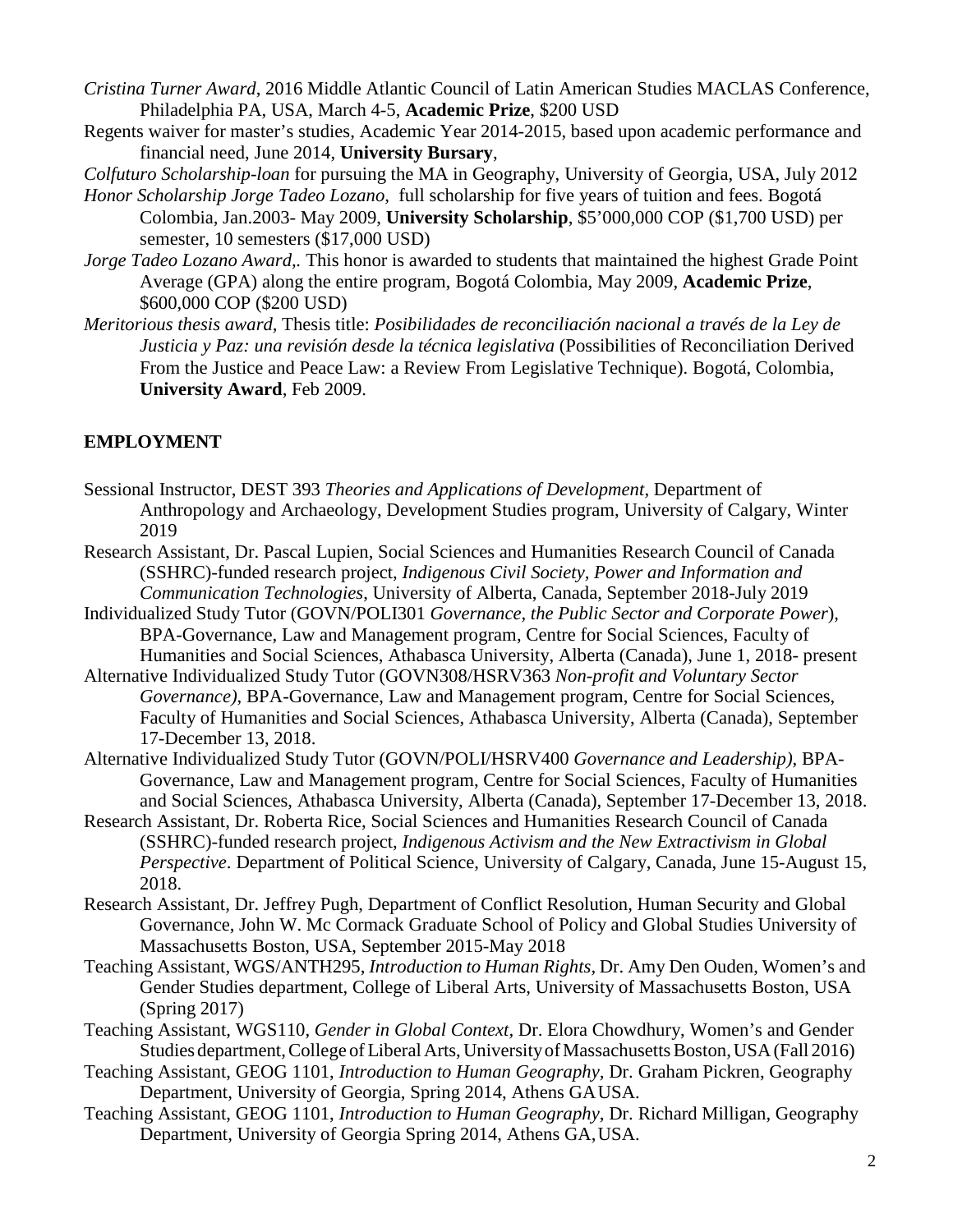- Field Coordinator. Attention, Humanitarian Assistance and Reparation Program, MAARIV, *(Modelo de Asistencia, Atención y Reparación Integral), Unidad para la Atención y Reparación de Víctimas,* Government of Colombia. February 2013- July 2013, Bogota, Colombia
- Research Assistant in the project "Facticity and *Acción de Tutela*: empirical study of formulation and effects of *Tutela* in Colombia from 1992 to 2011". Universidad Jorge Tadeo Lozano, School of Law, February 2012- July 2012, Bogotá, Colombia
- Research Assistant for the International Observatory on the Disarmament, Demobilization and Reintegration –DDR- Process and the Implementation of Justice and Peace Law, Toledo InternationalCentre forPeace (CITpax)-Universidad JorgeTadeoLozano. February2010-February 2011, Bogotá Colombia
- Coordinator, Online Course: "Dogmatic and process issues applied to Justice and Peace". School of Studies, Criminal Investigation and Forensic Sciences, National Prosecutor Office and Universidad Jorge Tadeo Lozano, July- August 2010, Bogotá,Colombia
- Teaching Assistant,Constitutional Law course, Prf. Andrés Molano-Rojas, Universidad Jorge Tadeo Lozano, August 2004- May 2009, Bogotá, Colombia

## **PUBLICATIONS**

- Rincón, A., Sánchez, C., and Pugh J. (2019) Transnational governance, international organizations, and national and local peace processes: The case of the UN and ICC in Colombia. In: Kulnazarova, Aigul and Vesselin Popovski (Eds) *The Palgrave Handbook of Global Approaches to Peace*, Palgrave Macmillan, Chapter 27, pp.561-584
- Rincón, A., (2018) On The Human Right To Peace In Times Of Contemporary Colonial Power, In: Chowdhury, Elora Halim and Srikanth, Rajini (eds.) *Human Rights: Interdisciplinary Approaches*, Oxfordshire: Routledge, Chapter 17, pp. 285-296
- Kew, D., Russell-Einhorn, M., & Rincon Villegas, Adriana, (2018) Rise of the Global Human Rights Regime: Challenging Power with Humanity, In: Chowdhury, Elora Halim and Srikanth, Rajini (eds.) *Human Rights: Interdisciplinary Approaches*, Oxfordshire: Routledge, Chapter 2, pp.35- 49.
- Burnett, C., & Rincón, A., (2017) Human Security and Gender Development: A Comparative Analysis of Internal Displacement in Colombia and Palestine. *Refugee Review 3* (1) 137-149.
- Rincón, A. & Ross, A. (2016), Justicia transicional y ley: el caso colombiano [Transitional Justice and Law: theColombian case].InBerndMarquardt(Ed.).*Paz a través delDerecho y de laConstitución* [Peace through Law and the Constitution]*, Anuario IV*, Serie Constitucionalismo Científico (625- 643) Bogotá, Colombia: Editorial Ibañez and Grupo Constitucionalismo Comparado.
- Fuentes, E. H., Suárez, B. E. & Rincón Villegas, A. (2014) Facticidad y acción de tutela: presentación preliminar de un estudio empírico de la formulación y efectos de la acción de tutela en el marco colombiano, entre los años1992-2011[FacticityandTutela,preliminaryresultsof anempiricalstudy about application and consequences of the Tutela judicial mechanism in Colombia 1992-2011] *Civilizar* journal*, 14* (27) 41-64.
- Fuentes, E. H., Suárez, B.E. & Rincón Villegas, A. (2012) Facticidad yConstitución: la doctrina del Estado de Cosas Inconstitucional en América Latina. [Facticity and Constitution: the Inconstitutional State of Affairs doctrine in Latin America]. Athenas, Revista de Direito, Política e Filosofia [Athenas, Journal of Law, Politics, and Philosophy], 1(2) 49-75
- Rincón Villegas, A. & Freire-Kane, A. (2012), Lost in transition: the legal pathway for demobilization in Colombia, *Revista AnálisisInternacional*[International AnalysisJournal] *5* (1) 177-195
- RincónVillegas,A.(2011)Teoría de la paz democrática: entre laPaz perpetua y el Fundamentalismo liberal. [DemocraticPeaceTheory:Between liberalfundamentalismand the*PaxPerpetua*],InObservatorio de Construcción de Paz, Estado y ciudadanía para la paz: Serie de Documentos para la Paz [State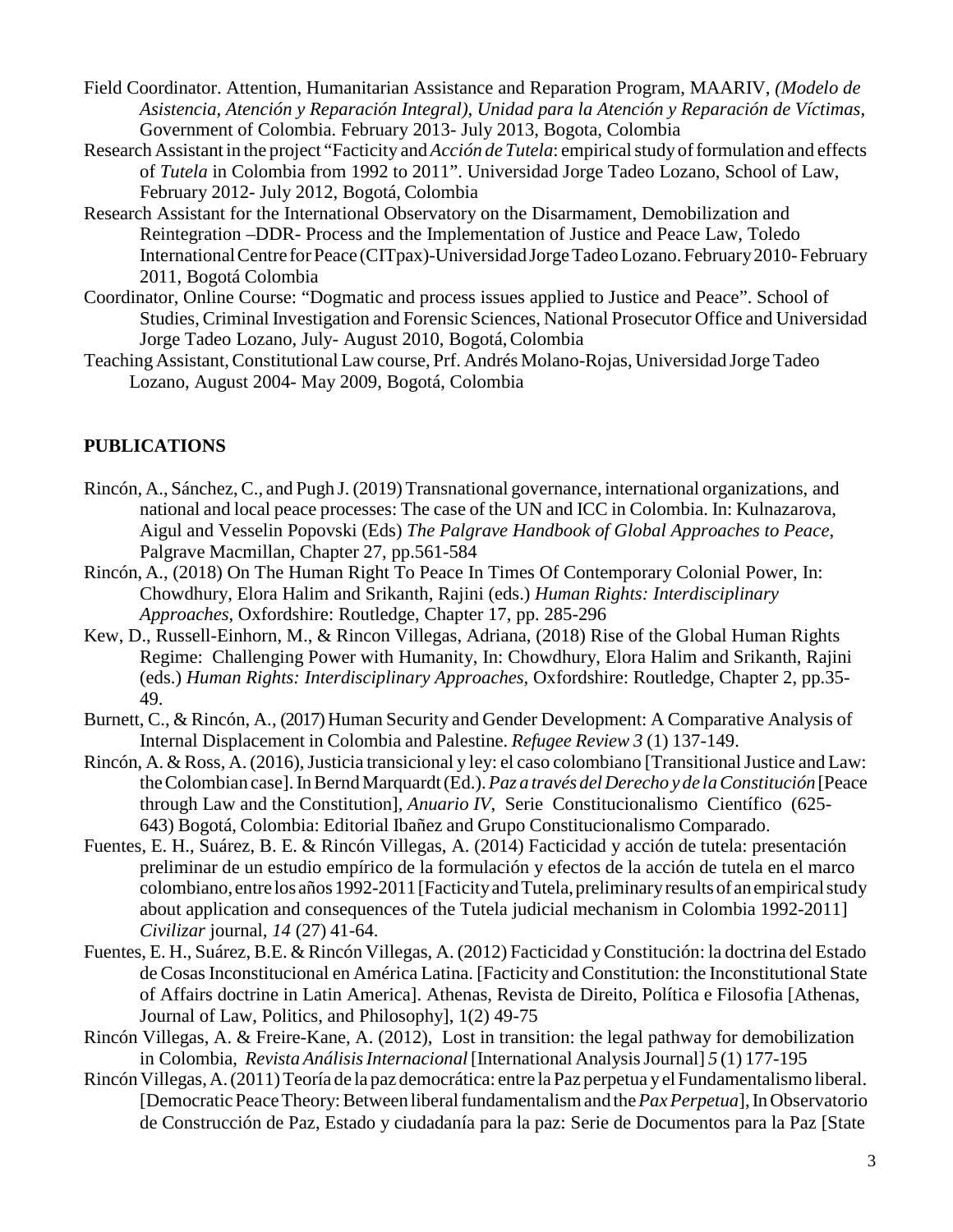and Citizenship for Peace: Documents for peace] (55-74) Bogotá Colombia: Editorial Universidad Jorge Tadeo Lozano.

- Rincón Villegas, A. (2010) Del cese al fuego a la paz sostenible: desafíos contemporáneos de la Justicia Transicional [From Cease-fire to Sustainable Peace: current challenges for the Transitional Justice.] *Revista AnálisisInternacional* [International AnalysisJournal], *2* (1) 129-146
- Rincón Villegas, A. (2009) Creating reconciliation scenarios: challenges to the Law of Justice andPeace. Defense and Security Studies Journal 4 8 (25-28), Center of Strategic Studies on National Security and Defense, CEESEDEN. Escuela Superior de Guerra, Bogotá Colombia.

#### **PRESENTATIONS**

- On the Human Right to Peace in Times of Contemporary Colonial Power, *Latin America Research Centre Graduate Student Symposium*, April 19, 2018 Calgary AB, Canada
- Peace as a Human Right: The Colombian Case, *International Studies Association, ISA Annual Convention*, April 4-7, 2018 San Francisco CA, USA.
- Problematizing Transitional Justice and Post-Conflict: The Case of Colombia, *The Canadian Association for Latin American and Caribbean Studies, CALACS Conference*, June 1-3, 2016, Calgary AB, Canada,
- *Cycles of Violence in Colombia: Transitional Justice and Law*, Middle Atlantic Council of Latin American Studies MACLAS Conference, March 4-5, 2016, Philadelphia PA, USA.
- *Transitional justice: the case of "post-conflict" Colombia,* American Association of Geographers AAG meeting, April 21-25th 2015, Chicago IL, USA)
- *Transitional Justice and law in Colombia,* Southeastern Division of the American Association of Geographers SEDAAG meeting, November 23-25th 2014, Athens GA, USA
- *Transitional Justice in ongoing conflicts: the case of Colombia, Tenth Biennial Graduate Student Conference*, "Conflict Studies and Global Governance: The New Generation of Ideas" hosted by the Department of Conflict Resolution, Human Security and Global Governance at the University of Massachusetts, Boston, October 31-November 1st 2014, Boston MA, USA.

## **GUEST LECTURES**

- "Gender Oppression and Resistance in Latin America", Calgary Association of Lifelong Learners, Calgary AB, Canada, April 10, 2018.
- "Proceso de paz, seguridad humana y Justicia Transicional: aproximaciones teóricas", Grupo de Estudios Estratégicos, Programa de Ciudadanía y Territorios para el Diálogo Social y la Paz, Secretaría de Planeación, Municipio de Ibagué, Tolima, Colombia, August, 2016.
- "Post-conflict and Transitional justice in Colombia" Universidad del Bosque, School of Law and Political Science, October 2015. Bogotá, Colombia.
- "Transitional Justice in Colombia", GEOG 3640 *The Geography of Human Rights,* Dr. Graham Pickren, September 2013. Athens GA, USA.

#### **EDITORIAL TEAM MEMBERSHIPS**

UniversidadJorgeTadeoLozano,*AnuarioJusticiayRazón* journal,SchoolofLaw,2016,BogotáColombia.